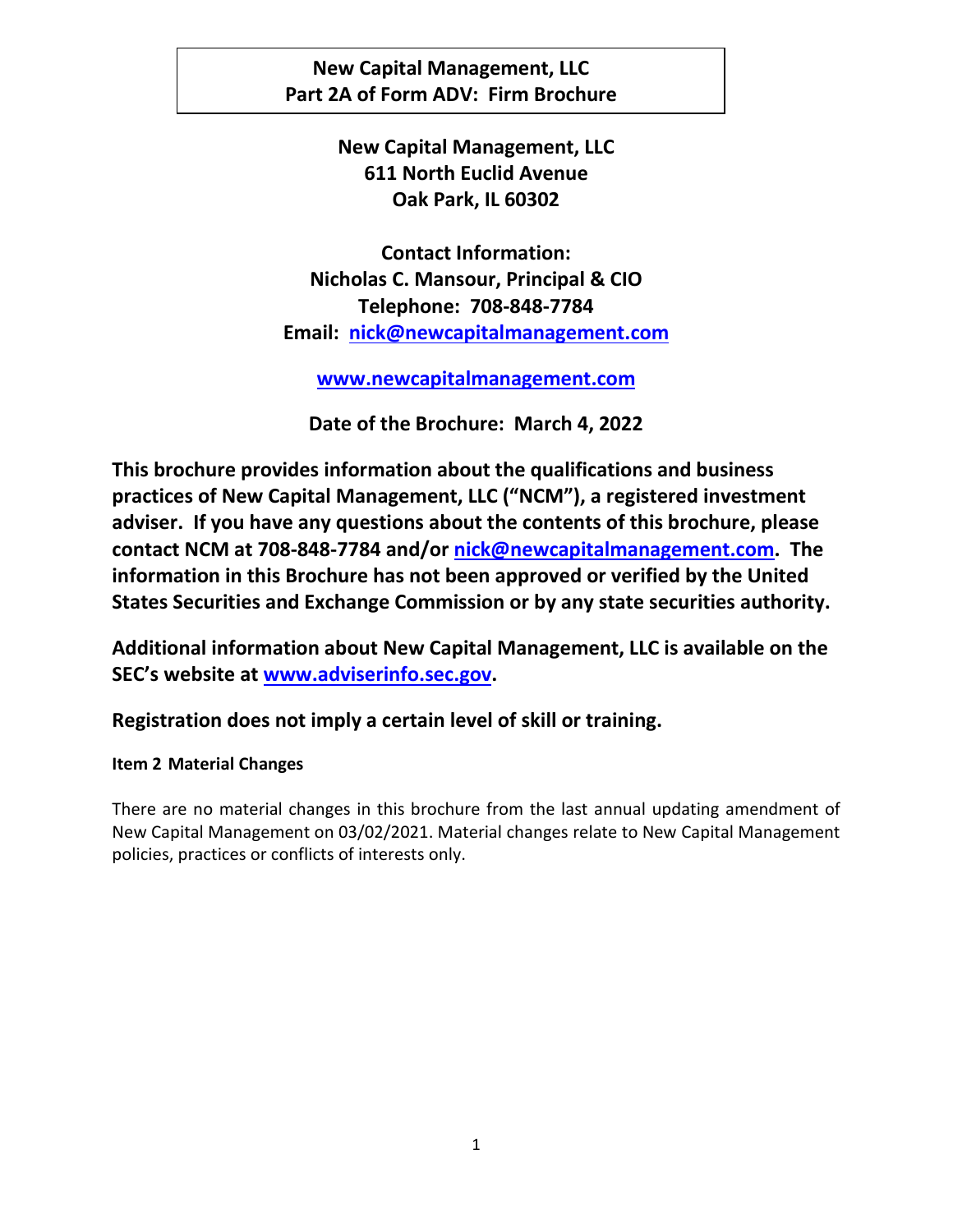## **Table of Contents**

## **Form ADV – Part 2A – New Capital Management, LLC Brochure**

- Item 1: Cover page
- Item 2: Material Changes
- Item 3: Table of Contents
- Item 4: Advisory Business
	- A. Description of Your Advisory Firm
	- B. Description of Advisory Services Offered
	- C. Client Tailored Services and Client Imposed Restrictions
	- D. Wrap Fee Programs
	- E. Client Assets Under Management
- Item 5: Fees and Compensation
	- A. Method of Compensation and Fee Schedule
	- B. Client Payment of Fees
	- C. Additional Client Fees Charged
	- D. Prepayment of Client Fees
	- E. External Compensation for the Sale of Securities to Clients
- Item 6: Performance Based Fees and Side-By-Side Management
- Item 7: Types of Clients
- Item 8: Methods of Analysis, Investment Strategies and Risk of Loss
	- A. Methods of Analysis and Investment Strategies
	- B. Investment Strategy and Method of Analysis Material Risks
	- C. Security Specific Material Risks
- Item 9: Disciplinary Information
	- A. Criminal or Civil Actions
		- B. Administrative Enforcement Proceedings
	- C. Self Regulatory Organization Enforcement Proceedings
- Item 10: Other financial Industry Activities and Affiliations
	- A. Broker-Dealer or Representative Registration
	- B. Futures or Commodity Registration
	- C. Material Relationships Maintained by this Advisory Business and Conflicts of Interest
	- D. Recommendation or Selection of Other Investment Advisers and Conflicts of Interest
- Item 11: Code of Ethics, participation or Interest in Client Transactions and Personal Trading
	- A. Code of Ethics Description
	- B. Investment Recommendations Involving a Material Financial Interest and Conflicts of Interest
	- C. Advisory Firm Purchase of Same Securities Recommended to Clients and Conflicts of Interest
	- D. Client Securities Recommendations or Trades and Concurrent Advisory Firm Securities Transactions and Conflicts of Interest
- Item 12: Brokerage Practices
	- A. Factors used to Select Broker-Dealers for Client Transactions
	- B. Aggregating Securities Transactions for Client Accounts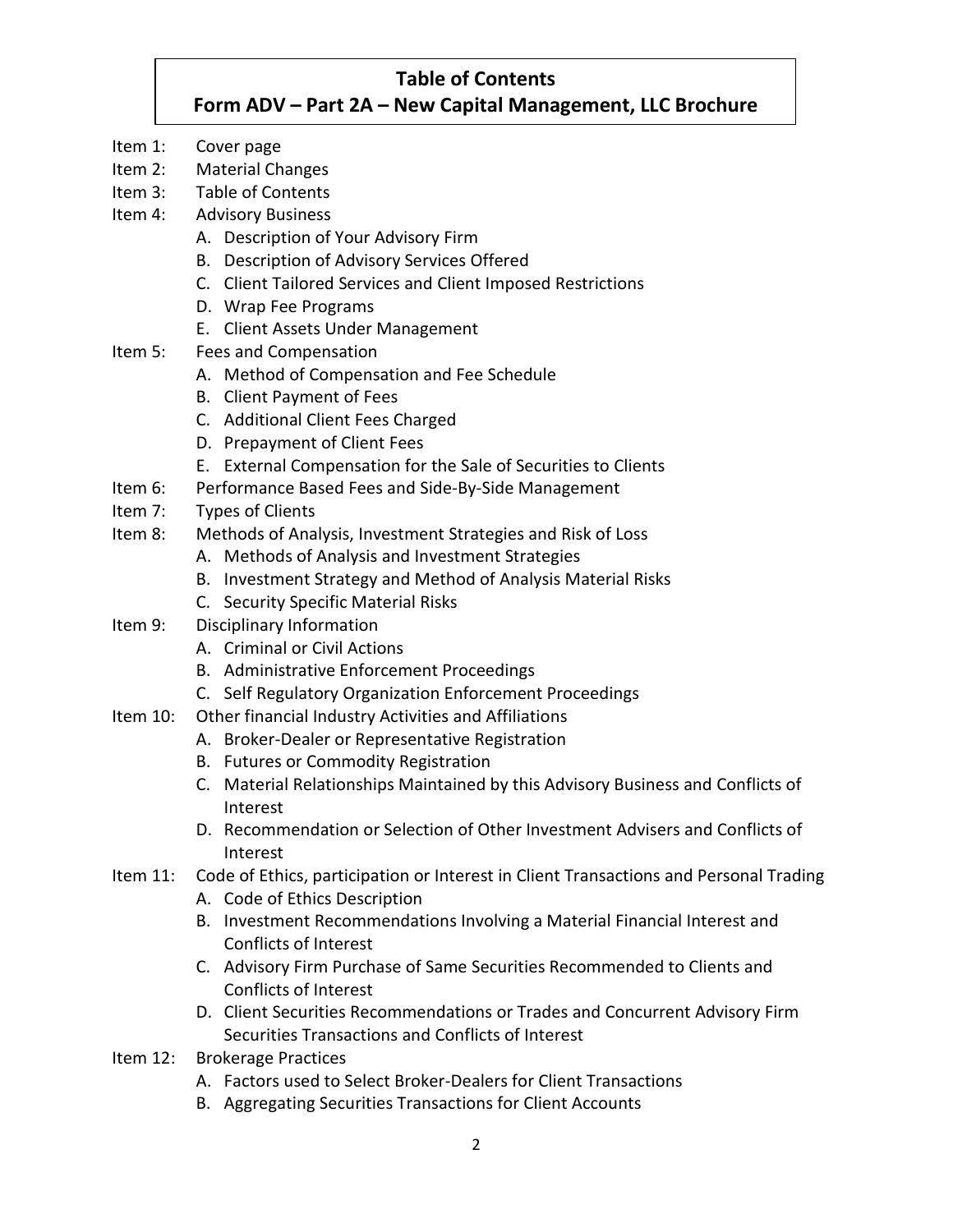- Item 13: Review of Accounts
	- A. Schedule for Periodic Review of Client Accounts or Financial Plans and Advisory Persons Involved
	- B. Review of Client Accounts on Non-Periodic Basis
	- C. Content of Client Provided Reports and Frequency
- Item 14: Client Referrals and Other Compensation
	- A. Economic Benefits Provided to the Advisory Firm from External Sources and Conflicts of Interest
	- B. Advisory Firm Payments for Client Referrals
- Item 15: Custody
- Item 16: Investment Discretion
- Item 17: Voting Client Securities
	- A. Describe Whether Clients Can Direct the Adviser How to Vote/Describe Policy
- Item 18: Financial Information
	- A. Balance Sheet
	- B. Financial Conditions Reasonably Likely to Impair Advisory Firm's Ability to Meet Commitments to Clients
	- C. Bankruptcy Petition During the Past Ten Years
- Item 19: Requirements for State Registered Advisers
	- A. Principal Executive Officers and Management Persons
	- B. Other Business Activities Engaged In
	- C. Performance Based Fee Description
	- D. Disclosure of Material Facts Related to Arbitration or Disciplinary Actions Involving Management Persons
	- E. Material Relationships Maintained by this Advisory Business or Management Persons with Issuers of Securities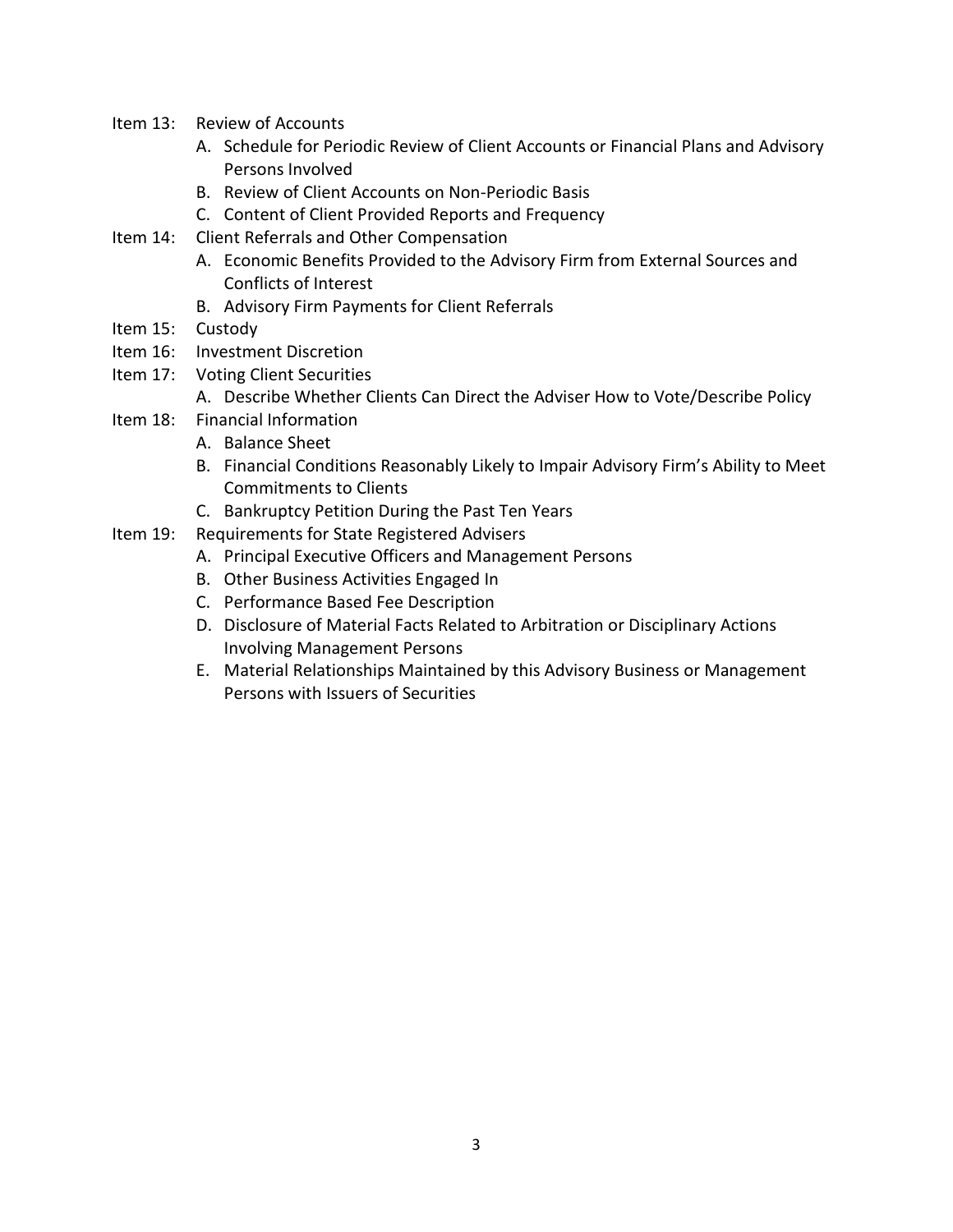#### **Item 4: Advisory Business**

#### Item 4A. Description of NCM

New Capital Management, LLC is a Registered Investment Advisor with the State of Illinois. NCM was formed in 1995. The principal owner of NCM is Nicholas C. Mansour.

### Item 4B. Description of NCM Advisory Services

NCM is a Fee Only advisor that focuses on portfolio management for individual and institutional investors. We do not provide financial planning advisory services. We focus on constructing and managing stock portfolios that achieve a return that is competitive with a blended benchmark return. The majority of our business involves this type of portfolio management.

### Item 4C. Client Tailored Services and Client Imposed Restrictions

NCM has general authority to determine the types and amounts of securities to be bought or sold. This authority may be limited by either a letter of understanding or a written investment objective statement. NCM may work with a client to tailor its services to an individual's needs. A client may request that no investments be made in particular sectors of the market deemed socially unacceptable to the client, for example sectors involving environmental, social or governance issues.

- Item 4D. Wrap Fee Programs NCM does not offer wrap fee programs.
- Item 4E. Client Assets under Management NCM's assets under management as of December 31, 2021 are:
	- Discretionary Accounts Assets: \$40,069,814.00
	- Non-Discretionary Accounts Assets: \$0.00
	- Total assets: \$40,069,814.00

### **Item 5: Fees and Compensation**

### Item 5A. Method of Compensation and Fee Schedule

NCM's fee compensation is simple. It is a flat fee of 1.25% of assets. Fees can be negotiable at the discretion of the adviser. The fee is divided into four quarterly payments. NCM does not charge any performance-based fees. This eliminates any potential conflicts of interest of "Side by Side Management". ("Side by Side Management" arises from simultaneous management of performance-based fees accounts and flat fee-based accounts. Conflicts tend to come about when an advisor may favor a performance-based fee account because of higher fees generated than a flat fee account.) NCM's account minimum for new accounts is \$1,000,000. In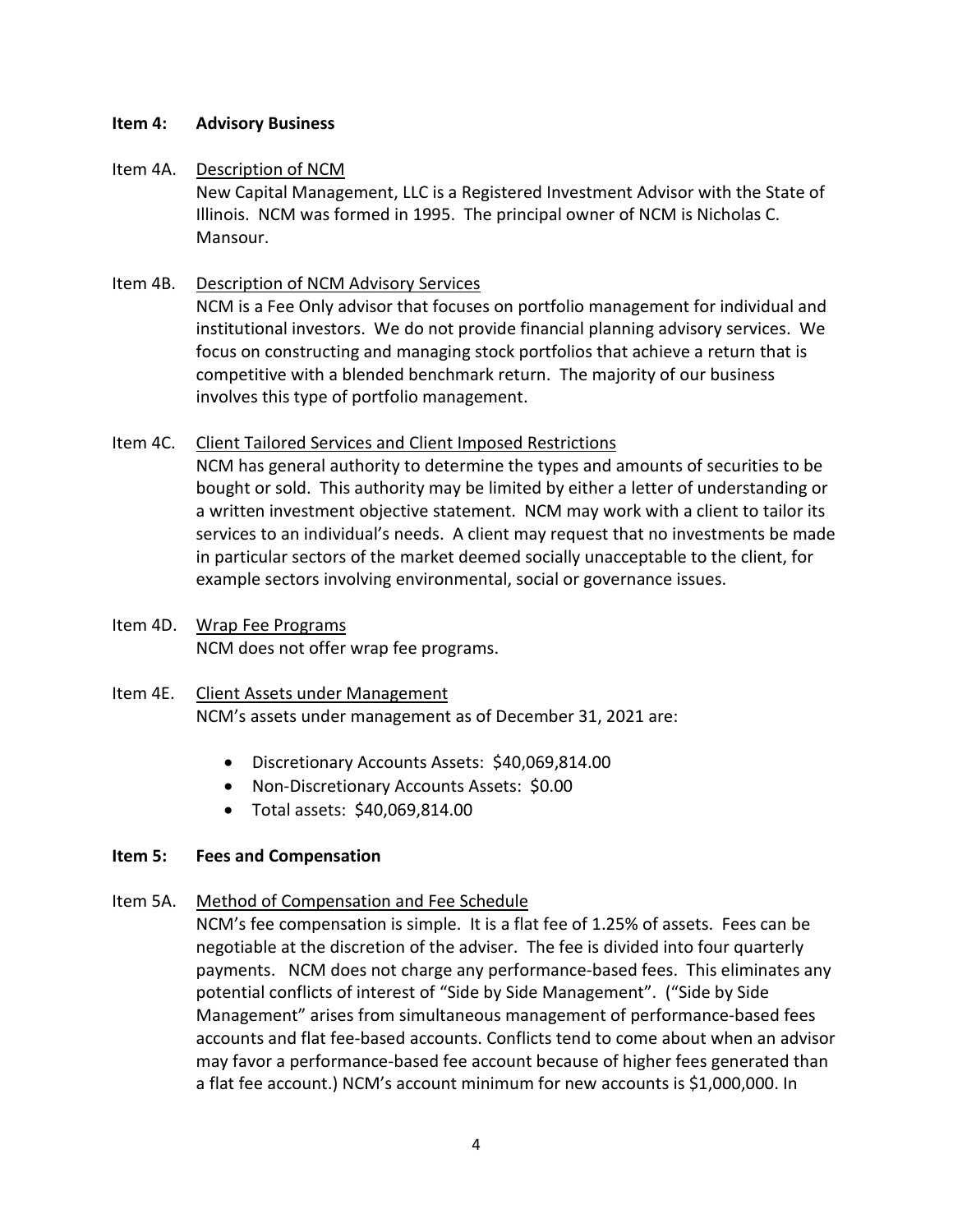order to illustrate the fee compensation, below is a sample fee calculation for a discretionary managed account (sample account size of \$1,000,000 to \$5,000,000):

- $$1,000,000 \text{ } @ 1.25\% = $12,500 \text{ per year or } $3,125.00 \text{ per quarter}$
- $$2,000,000 \text{ @ } 1.25\% = $25,000 \text{ per year or } $6,250.00 \text{ per quarter}$
- $$3,000,000 \text{ @ } 1.25\% = $37,500 \text{ per year or } $9,375.00 \text{ per quarter}$
- $$4,000,000 \text{ @ } 1.25\% = $50,000 \text{ per year or } $12,500 \text{ per quarter}$
- $$5,000,000$  @ 1.25% = \$62,500 per year or \$15,625.00 per quarter

*NCM's fee schedule for Discretionary and Non-Discretionary Individual Accounts with a Core or Growth mandate* is 1.25% of assets for the first \$5,000,000 of assets and .80% for the next \$5,000,000 of assets. There is an account minimum of \$1,000,000 and there is a minimum annual fee of \$1,250.00.

### Item 5B. Client Payment of Fees

Fees are deducted directly from client assets. Fees are billed quarterly after services are rendered. NCM shall be compensated (1) on the portfolio's market value and (2) not upon the basis of a share of capital gains upon or capital appreciation of the funds or any portion of the funds of the client. No prepayment of fees is required.

## Item 5C. Additional Client Fees Charged

NCM directs clients to custody funds at Charles Schwab Advisor Services (qualified custodian). NCM clients will not be charged a commission from Charles Schwab Advisor Services for trades initiated in their account including stocks, fixed income, options, and ETFs. NCM also maintains accounts for a limited number of clients at Merrill Lynch. Merrill Lynch does not charge any fees for maintaining these particular accounts. Merrill Lynch does charge a commission of 1.5% to 2.0% of the transaction cost for trades initiated in the accounts including stock, fixed income, options and ETFs.

Additional fees may be incurred (Charles Schwab and Merrill Lynch) if NCM integrates Mutual Funds or Exchange traded funds into the client's portfolio. Mutual Funds and exchange traded funds charge a separate management fee for management of their fund.

## Item 5D. Prepayment of Client Fees/Termination of Services NCM does not take prepayment of fees. Either party may terminate services upon written notice. Quarterly fees will be charged to the day when written notice is received. There are no refunds on services rendered.

Item 5E. External Compensation for the Sale of Securities to Clients NCM does not receive any compensation for the sale of securities to clients.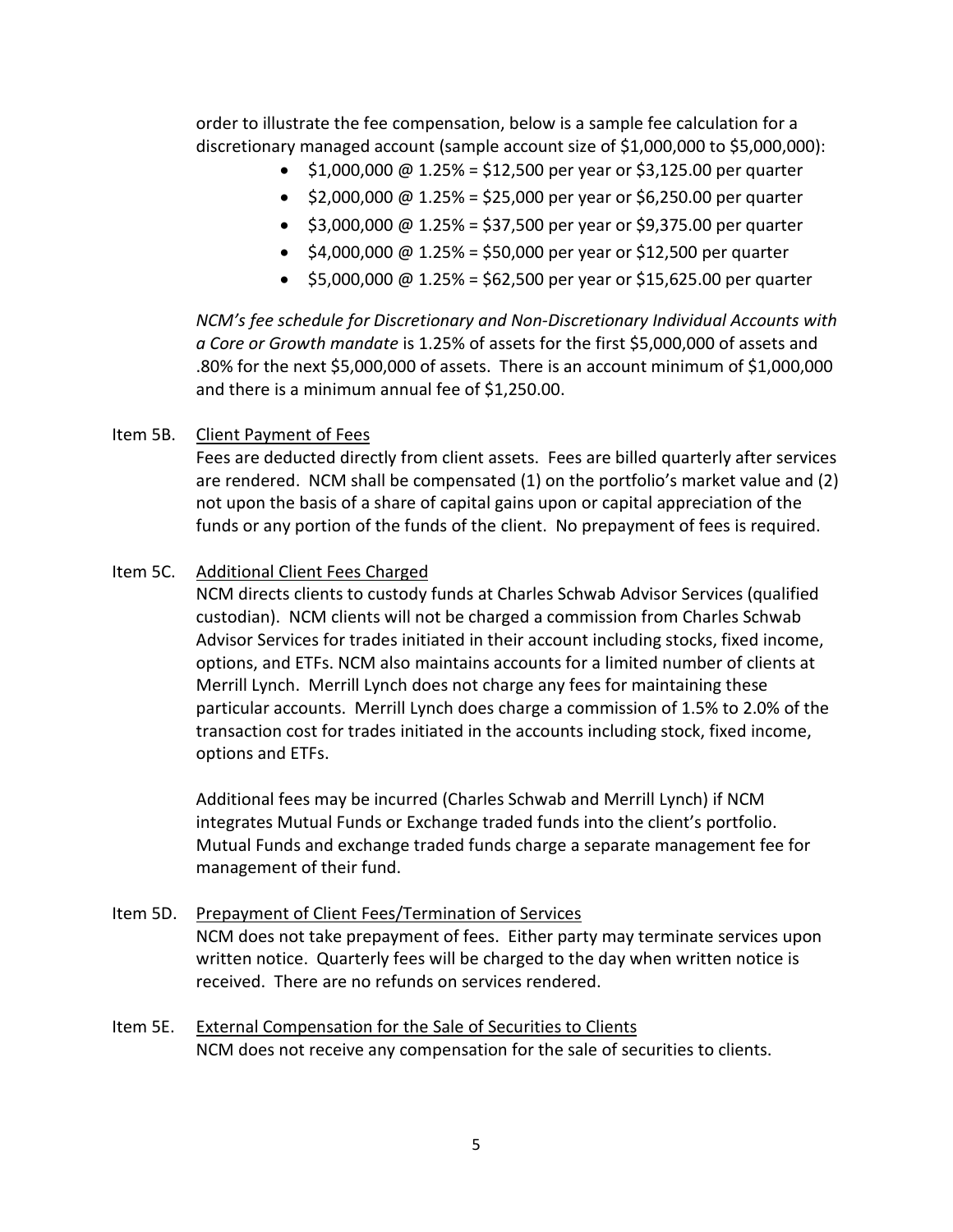### **Item 6: Performance-Based Fees and Side-By-Side Management**

NCM does not charge any performance-based fees. This eliminates any potential conflicts of interest of "Side-By-Side Management." ("Side-By-Side Management" arises from simultaneous management of performance-based fees accounts and flat fee-based accounts. Conflicts tend to come about when an advisor may favor a performance-based fee account because of higher fees generated than a flat fee account.)

### **Item 7: Types of Clients**

NCM's required minimum account size for individual and institutional accounts is \$1,000,000. NCM manages funds for either discretionary or non-discretionary accounts with a GARP (Growth at a Reasonable Price) mandate. NCM manages portfolios for individual IRAs, Rollover IRAs, Inherited IRAs and taxable accounts.

## **Item 8: Methods of Analysis, Investment Strategies and Risk of Loss**

## Item 8A. Methods of Analysis and Investment Strategy

- NCM's goal is to build high quality, long-term oriented GARP portfolios focusing on a fully invested posture. The general idea is to have a core and satellite approach to constructing the portfolio. The "core" is represented by large and midsize companies. The "satellite" is represented by smid (small and mid-cap) capitalization and emerging market companies in addition to alternative investments like commodities, currencies. These riskier areas (satellite) are represented in the portfolio via mutual funds and /or exchange traded funds. NCM will invest subject to any individual investment restrictions and other applicable laws or regulations. NCM provides a fourstep approach to managing a client's funds: investment policy development; portfolio construction and management; regular portfolio review; and performance reporting. Discussions with new clients initially focus on determining the investment objectives, risk tolerance, time horizon and tax sensitivity of a potential client.
- Risk of Loss While we believe our investment strategies are sound, we cannot guarantee any investment objective will be achieved. Investing in securities involves risk of loss, which the client should be prepared to bear. These risks include market risk, interest rate risk, currency risk, political risk, default risk, and liquidity risk to name a few.
- NCM does not use derivatives as a means of leveraging an account. The investment approach is bottom up and therefore the portfolio can deviate from the structure of the S&P 500. All available cash is swept into a money market fund. Significant cash levels are temporary, not a result of market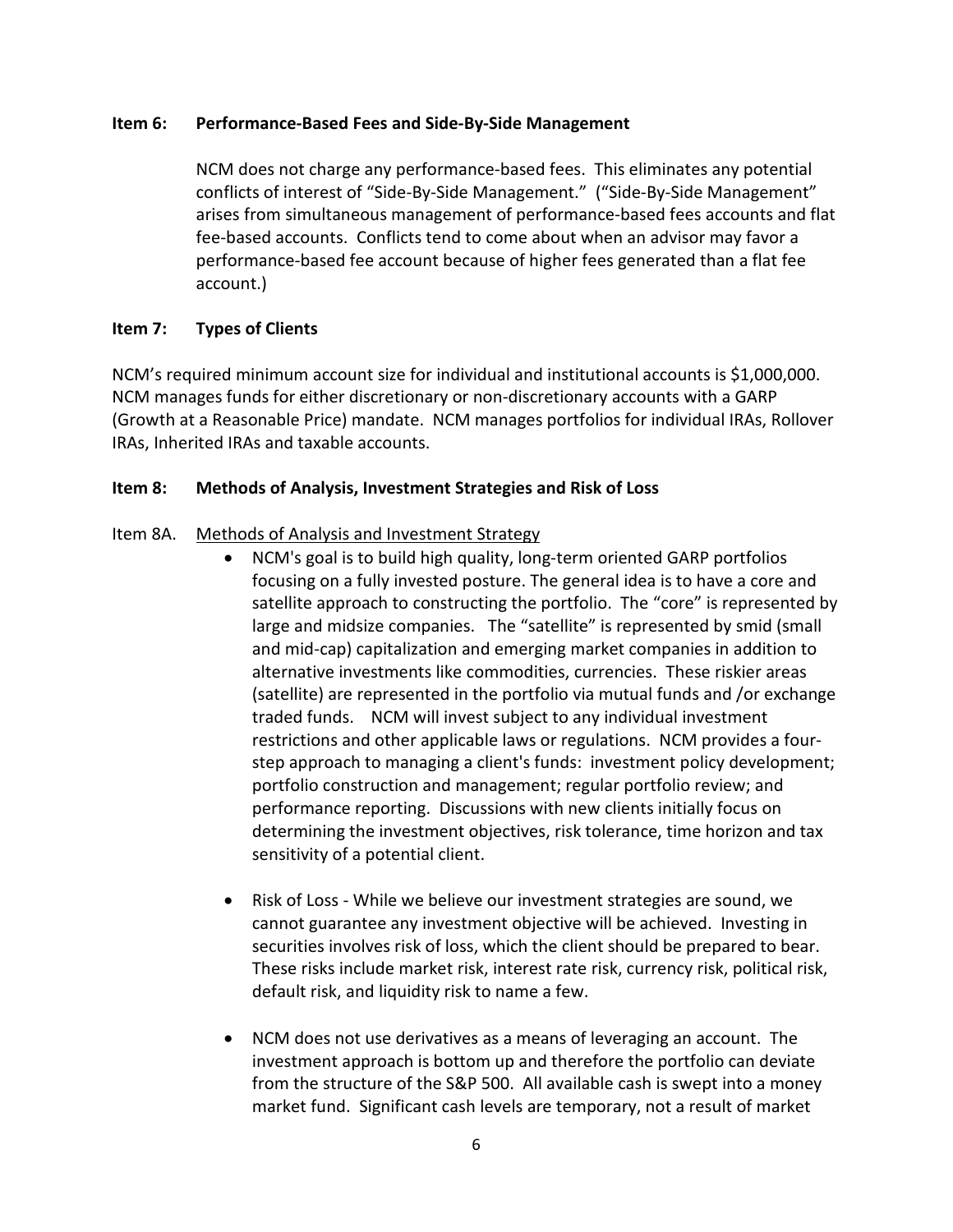timing. NCM follows a detailed stock selection process. We look for the following: a thematic catalyst such as a change in management or stock buyback; corporate restructuring; refocusing, i.e., selling off non-core businesses; pricing power; and new products and new services. As stated above, NCM does not engage in market timing and minimizes risk through diversification. NCM has a long-term disciplined approach with a time horizon or holding period of 3 to 5 years, subject to a client's portfolio objectives. NCM will invest in high quality core positions. We look to maintain core companies in the portfolio that are mega-caps; dominant in their industry; have a good management track record; that are resilient to economic downturns; and that typically perform in all seasons with respect to earnings growth and earnings continuity. After core companies are built into the portfolio, large-cap and mid-cap companies are built into the portfolio. Large-cap companies usually have a history of raising their dividend every year. Most core companies that NCM purchases grow their earnings in a consistent and predictable fashion.

• Accounts are continually monitored. NCM conducts periodic informal reviews. Formal reviews are conducted quarterly or more frequently as necessary and the outcome of a formal review is documented and communicated to and discussed with the client as needed. Client investment objectives and restrictions are also periodically reviewed. If changes in a client's objectives or restrictions are warranted, documents are updated.

### Item 8B. Investment Strategy and Method of Analysis Materials Risks

Portfolios are built with three major points in mind. One, we want to eliminate market timing, that means we stay fully invested. Two, we minimize risk through diversification. That means that we do not want a security weighting more than 6% of the book value of the portfolio. Under certain circumstances with taxable accounts there may be concentrated positions greater than 6% that cannot readily be diversified. In addition, NCM wants a range of holdings represented in the portfolio, usually 8 to 12 different broad stock sectors. Finally, NCM's time horizon for investing is a holding period of at least 3 to 5 years.

### Item 8C. Security Specific Material Risks

NCM has hard sell rules and soft sell rules to eliminate a company from the portfolio. The hard sell rules are:

- 1. Something better to buy;
- 2. Surprise earnings shortfall;
- 3. Questionable accounting;
- 4. Major product or service problem (change in fundamentals); and
- 5. Keeping industry allocation percentages and portfolio weightings at acceptable levels.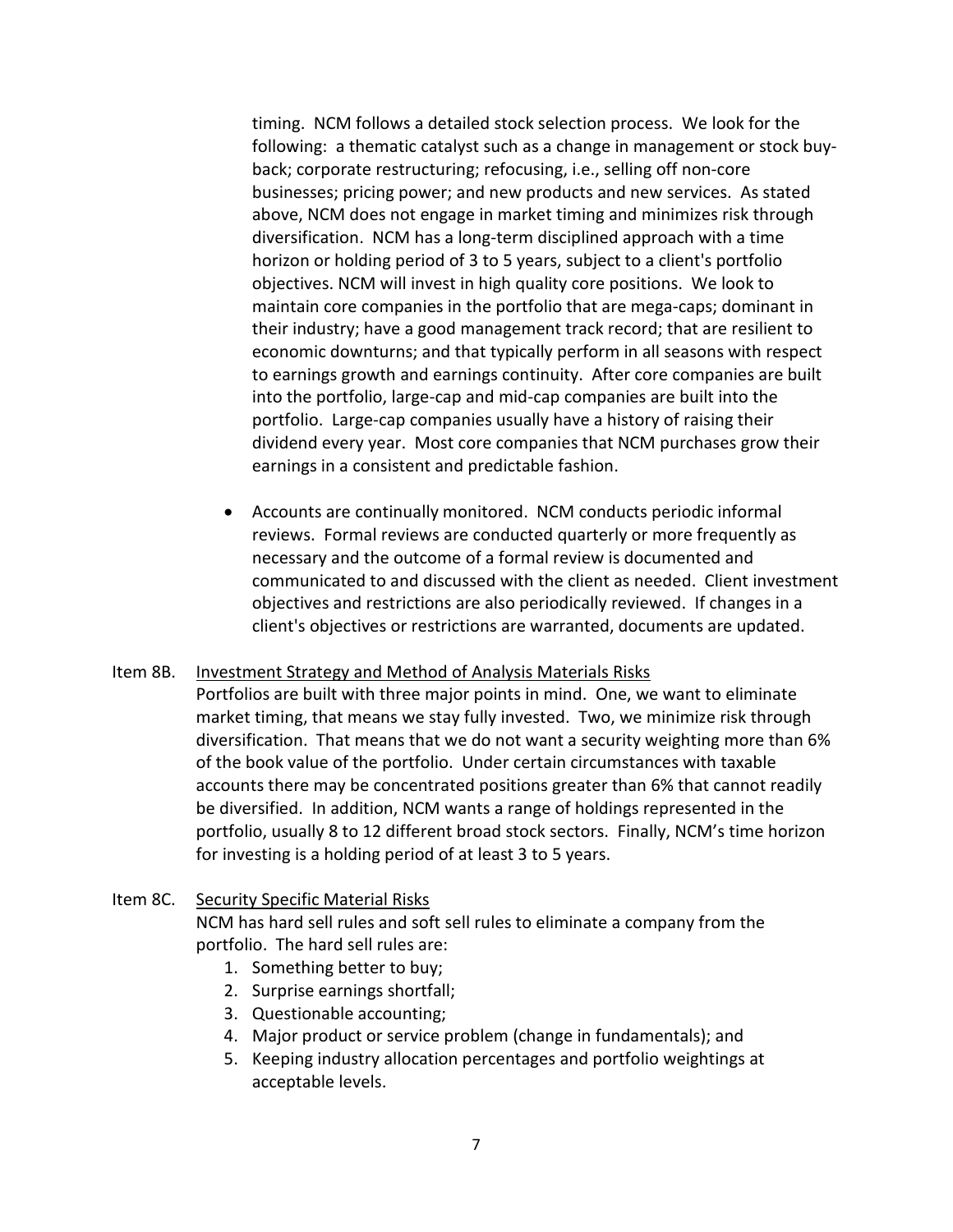The soft sell rules are:

- 1. Stock is in the limelight;
- 2. Stock breaks 50 day moving average;
- 3. Stock falls on huge volume;
- 4. Stock runs up very quickly (over heating);
- 5. Management disappointments in not reaching their goals; and
- 6. P/E is two and a half times its growth rate;

Finally, if there is any doubt about a position (we cannot figure out what is wrong with the company) we will scale out slowly to eliminate it.

### **Item 9: Disciplinary Information**

- Item 9A. Criminal or Civil Actions NCM has not had any criminal or civil actions brought against the firm or its principals.
- Item 9B. Administrative Enforcement Proceedings NCM has not had any administrative enforcement proceedings brought against the firm or its principals.
- Item 9C. Self-Regulatory Organization Enforcement Proceedings NCM has not had any self-regulatory organization enforcement proceedings brought against the firm or its principals.

### **Item 10: Other Financial Industry Activities and Affiliations**

- Item 10A. Broker-Dealer or Representative Registration NCM does not have any activities or affiliations with Broker-Dealer or Representative Registration. NCM does not receive any referrals or referral fees from other Broker Dealers.
- Item 10B. Futures or Commodity Registration NCM is not registered with any Futures or Commodity exchange.
- Item 10C. Material Relationships Maintained by this Advisory Business and Conflicts of Interest NCM does not maintain material relationships with other advisory businesses.
- Item 10D. Recommendation or Selection of Other Investment Advisers and Conflicts of Interest NCM does recommend Charles Schwab Advisory Services to clients as a qualified custodian (to maintain their brokerage account there) but does not receive any fees or any types of referrals from Charles Schwab.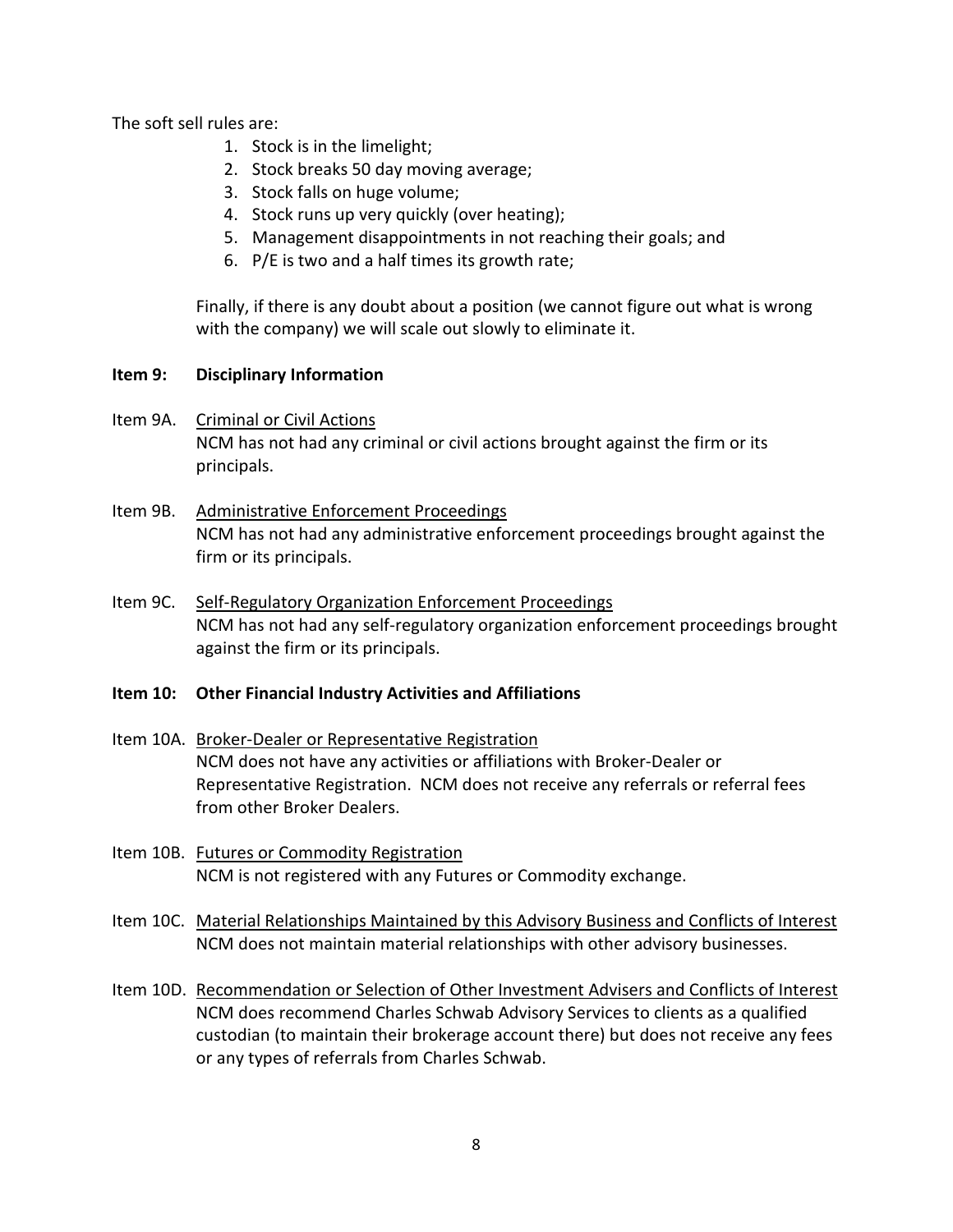NCM recommends that clients establish brokerage accounts with the Schwab Institutional division (Schwab Advisory Services) of Charles Schwab & Co., Inc. ("Schwab"), a registered broker-dealer, member SIPC, to maintain custody of clients' assets and to effect trades for their accounts. NCM is independently owned and operated and not affiliated with Schwab. Schwab provides NCM with access to its institutional trading and custody services, which are typically not available to Schwab retail investors.

For NCM's client accounts maintained in its custody, Schwab does not charge separately for custody and does not receive commissions or other transactionrelated fees for trades that are executed through Schwab or that settle into Schwab accounts.

#### **Item 11: Code of Ethics, Participation or interest in Client Transactions and Personal Trading**

Item 11A. Code of Ethics Description

NCM's duty is to act in the best interest of its clients. NCM's Code of Ethics puts forth standards of conduct that are expected of NCM's advisory personnel. NCM will always place the interests of clients first. A copy of NCM's Code of Ethics statement is available upon request.

Item 11B. Investment Recommendations Involving a Material Financial Interest and Conflicts of Interest

> NCM does not buy or sell for client accounts securities in which NCM has a material financial interest.

Item 11C. Advisory Firm Purchase of Same Securities Recommended to Clients and Conflicts of Interest

> We may invest in securities that are also recommended to clients. At times, we may execute personal securities transactions which differ in nature or timing to client portfolios.

Item 11D. Client Securities Recommendations or Trades and Concurrent Advisory Firm Securities Transactions and Conflicts of Interest NCM maintains a code of ethics regarding the personal trading activities of its personnel. Client transactions always have priority. The only permissible exception is "block trades" where positions are allocated across accounts on some

predetermined fair and equitable basis.

*Best Execution* - NCM is strongly committed to its fiduciary duty to clients to act in their best interests. Best execution of securities transactions is a core fiduciary responsibility to NCM. Best execution can be defined as "the duty to seek the best terms reasonably available under the circumstances." NCM will regularly review and examine the quality of orders executed. The Chief Investment Officer and Chief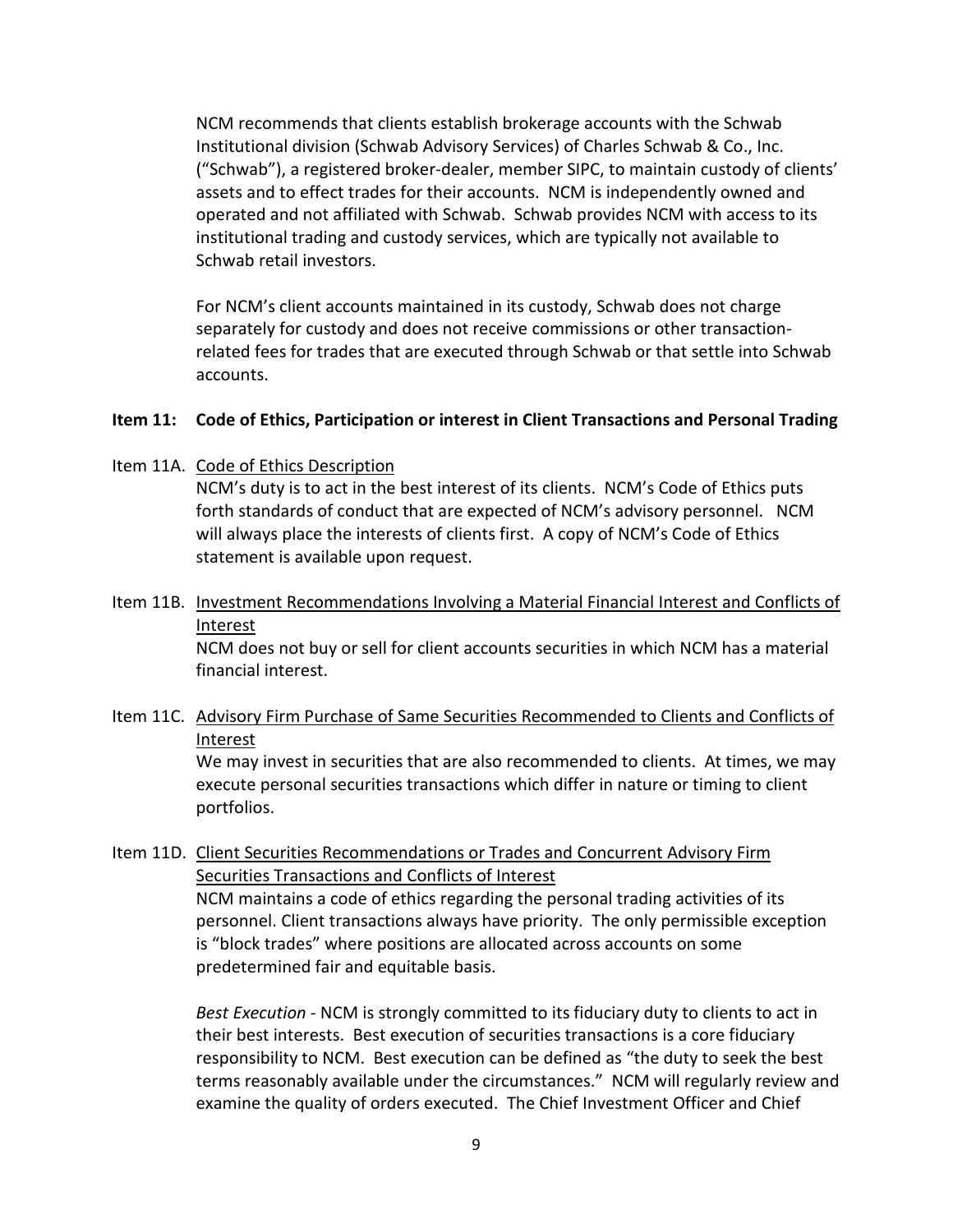Compliance Officer will conduct this review. NCM will always seek to obtain for its clients' orders executions on the most favorable terms reasonable under the circumstances. NCM considers various factors in determining best execution. One factor is the evaluation of a brokerage's execution capability. This can include a broker's ability to handle the transaction, i.e., speed, error-free execution, access to markets, integrity and reputation. Another factor considered is execution commission rates.

*Trade Errors* - In resolving any trade errors in customer accounts, it is the interests of the customer which will always come first. The policy of NCM is that the customer will not be disadvantaged in such situations and will always be "made whole." In addition, from time-to-time NCM may make an error in submitting a trade order on your behalf. When this occurs, NCM may place a correcting trade with Schwab Institutional. If an investment gain results from the correcting trade, the gain will remain in your account unless the same error involved other client accounts(s) that should have received the gain, it is not permissible for you to retain the gain, or we confer with you and you decide to forego the gain (ex. due to tax reasons). If the gain does not remain in your account, Schwab Institutional will donate the amount of any gain \$100 and over to charity. If a loss occurs greater than \$100, NCM will pay for the loss. Schwab will maintain the loss or gain (if such gain is not retained in your account) if it is under \$100 to minimize and offset its administrative time and expense. Generally, if related trade errors result in both gains and losses in your account, they may be netted.

*Personal Trading Activities* - It is NCM's policy that the principals conduct themselves in accordance with federal securities laws, rules and regulations and the highest standards of good business practices. All records of transactions executed by a principal will be maintained.

#### **Item 12: Brokerage Practices**

#### Item 12A. Factors Used to Select Broker-Dealers for Client Transactions

*Item 12A.3a* NCM does recommend Charles Schwab Advisory Services to clients as a qualified custodian (to maintain their brokerage account there). NCM will only refer clients to Charles Schwab if Schwab is registered in the state where the client resides. NCM may recommend or require that clients establish brokerage accounts with the Schwab Institutional division of Charles Schwab & Co., Inc. ("Schwab"), a registered broker-dealer, member SIPC, to maintain custody of clients' assets and to effect trades for their accounts. NCM is independently owned and operated and not affiliated with Schwab. Schwab provides NCM with access to its institutional trading and custody services, which are typically not available to Schwab retail investors. These services generally are available to independent investment advisors on an unsolicited basis, at no charge to them so long as a total of at least \$10 million of the advisor's clients' assets is maintained in accounts at Schwab Institutional or as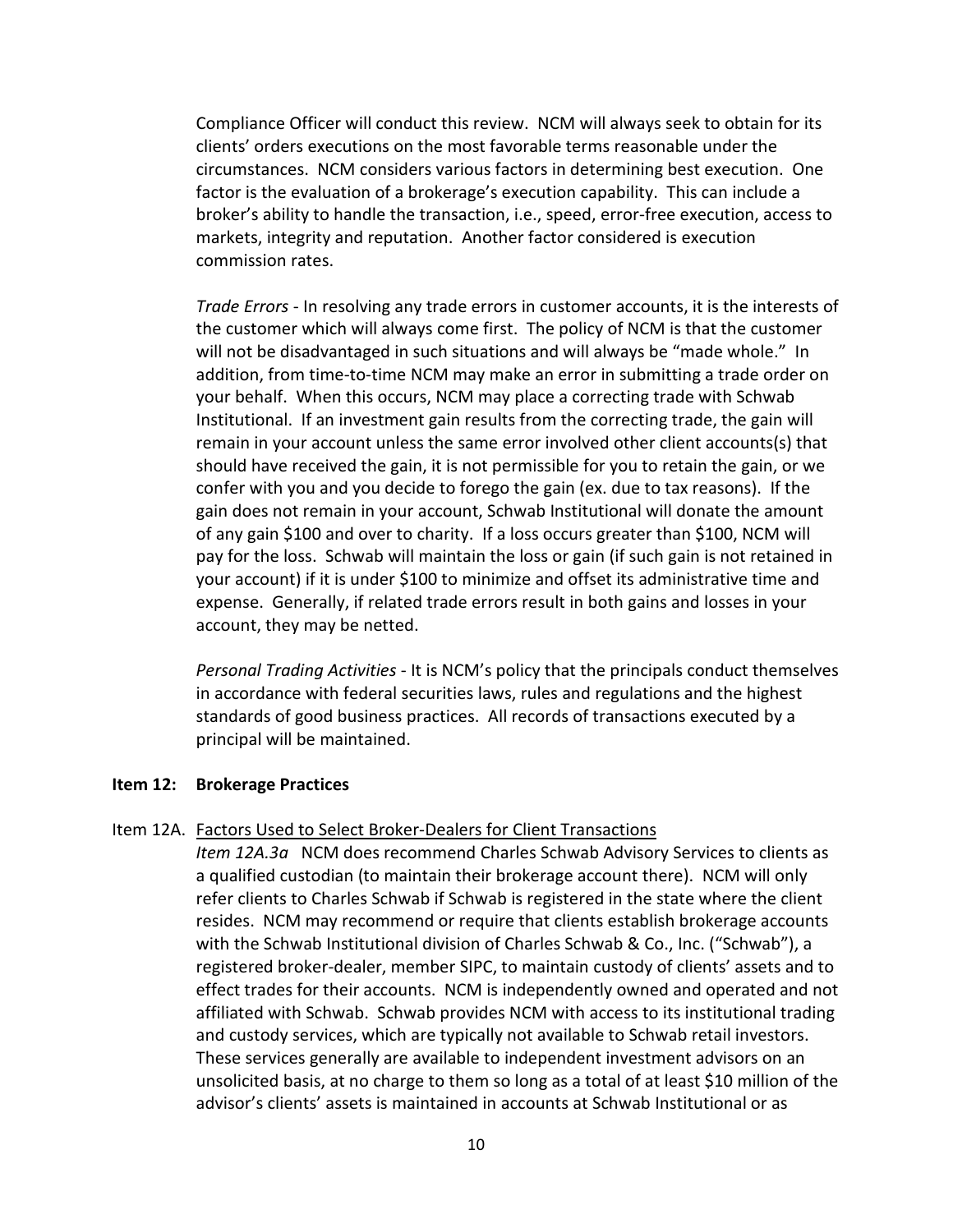otherwise agreed upon with Schwab. Schwab's services include brokerage, custody, research, and access to mutual funds and other investments that are otherwise generally available only to institutional investors or would require a significantly higher minimum initial investment.

*Item 12A.3b* It is not the policy of NCM to engage in either "directed brokerage" or "soft dollar" arrangements. However, Schwab does make available to NCM other products and services that benefit NCM but may not benefit its clients' accounts. Some of these other products and services assist NCM in managing and administering clients' accounts. These include software and other technology that provide access to client account data (such as trade confirmations and account statements); facilitate trade execution (and allocation of aggregated trade orders for multiple client accounts); provide research, pricing information and other market data; facilitate payment of NCM's fees from its clients' accounts; and assist with back-office functions, record keeping and client reporting. Many of these services generally may be used to service all or a substantial number of NCM's accounts including accounts not maintained at Schwab Institutional. Schwab Institutional also makes available to NCM other services intended to help NCM manage and further develop its business enterprise. These services may include consulting, publications and conferences on practice management, information technology, business succession, regulatory compliance, and marketing. In addition, Schwab may make available, arrange and/or pay for these types of services rendered to NCM by independent third parties. Schwab Institutional may discount or waive fees it would otherwise charge for some of these services or pay all or a part of the fees of a thirdparty providing these services to NCM. While as a fiduciary, NCM endeavors to act in its clients' best interests, and NCM's recommendation or requirement that clients maintain their assets in accounts at Schwab may be based in part on the benefit to NCM of the availability of some of the foregoing products and services and not solely on the nature, cost or quality of custody and brokerage services provided by Schwab, which may create a potential conflict of interest.

#### Item 12B. Aggregating Securities Transactions for Client Accounts

Client transactions have priority. When entering orders for multiple accounts, NCM uses Schwab Institutional trading platform (block trading) where positions are allocated across accounts on some predetermined fair and equitable basis. As a result of differences in client objectives, stated goals, strategies, and risk tolerance, NCM may provide advice or take actions for those other clients that differ from the advice given to you.

#### **Item 13: Review of Accounts**

Item 13A. Schedule for Periodic Review of Client Accounts or Financial Plans and Advisory Persons Involved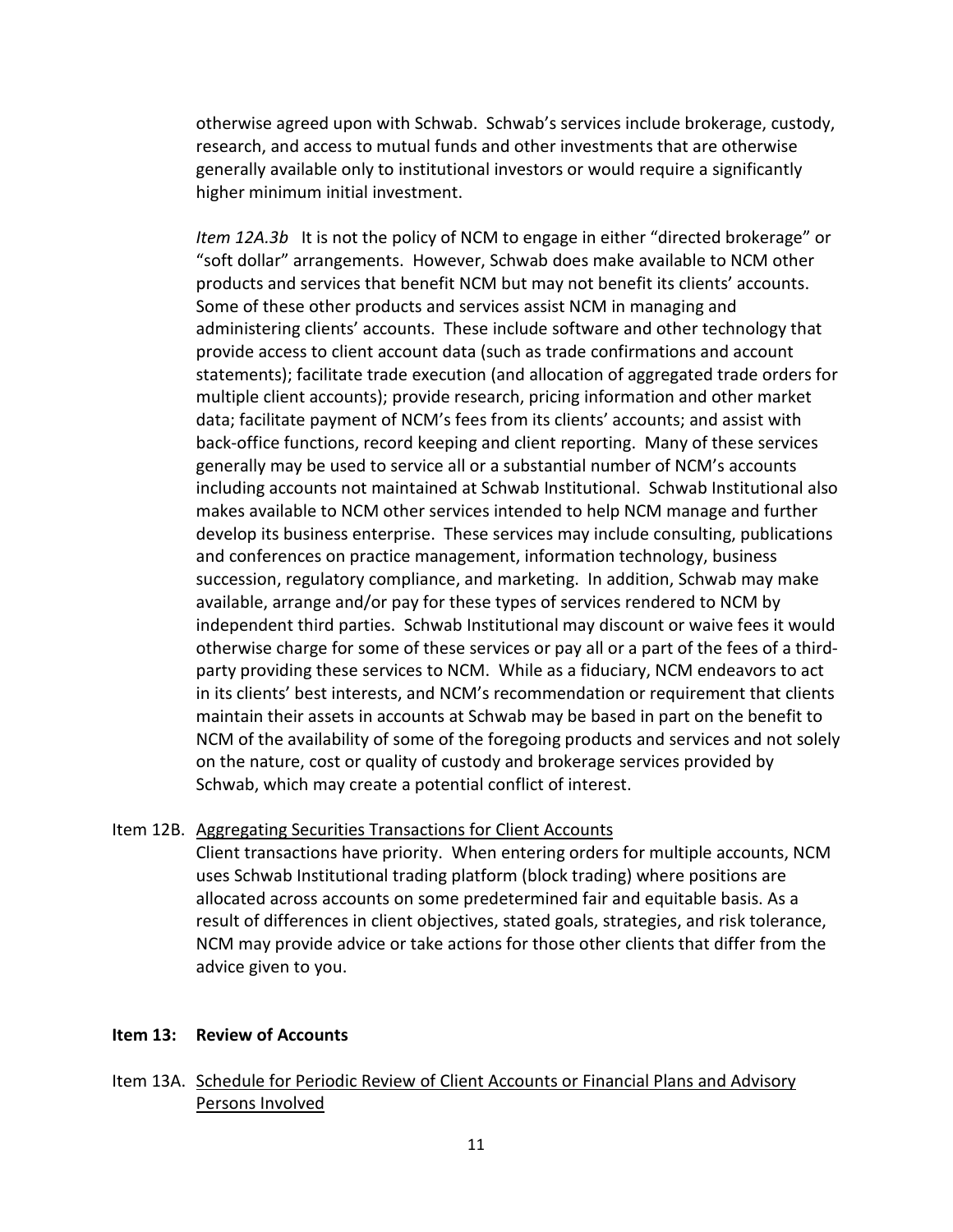Accounts are continually monitored. NCM conducts periodic informal reviews. Formal reviews are conducted quarterly or more frequently as necessary and the outcome of a formal review is documented and communicated to and discussed with the client as needed. Client investment objectives and restrictions are also periodically reviewed. If changes in a client's objectives or restrictions are warranted, documents are updated.

- Item 13B. Review of Client Accounts on Non-Periodic Basis Accounts are continually monitored. NCM conducts informal reviews when markets are extremely volatile.
- Item 13C. Content of Client Provided Reports and Frequency Clients receive written quarterly reports. A summary of the recent quarter and outlook, a portfolio appraisal, performance report and billing statement are sent in the quarterly reports. Note regarding Benchmarks: Depending on relevancy to an account, blended return, total return and total return excluding dividends benchmarks are used.

### **Item 14: Client Referrals and Other Compensation**

Item 14A. Economic Benefits Provided to the Advisory Firm from External Sources and Conflicts of Interest

NCM does not receive any referrals or referral fees from other Broker Dealers.

#### Item 14B. Advisory firm Payments for Client Referrals

NCM does recommend Charles Schwab Advisory Services to clients as a qualified custodian (to maintain their brokerage account there) but does not receive any fees or any types of referrals from Charles Schwab.

#### **Item 15 Custody**

NCM's clients will receive monthly account statements directly from Charles Schwab Advisory Services and Merrill Lynch.

NCM sends out or uploads quarterly reports with a portfolio appraisal included in the report. The client is strongly urged to compare the custodian's account statement (Charles Schwab Advisory Services or Merrill Lynch brokerage statement) with the advisor's portfolio appraisal to make sure they are equal in value. When it deducts fees directly from client accounts at a selected custodian, NCM will be deemed to have limited custody of client's assets and must have written authorization from the client to do so. Clients will receive all account statements and billing invoices that are required in each jurisdiction, and they should carefully review those statements for accuracy.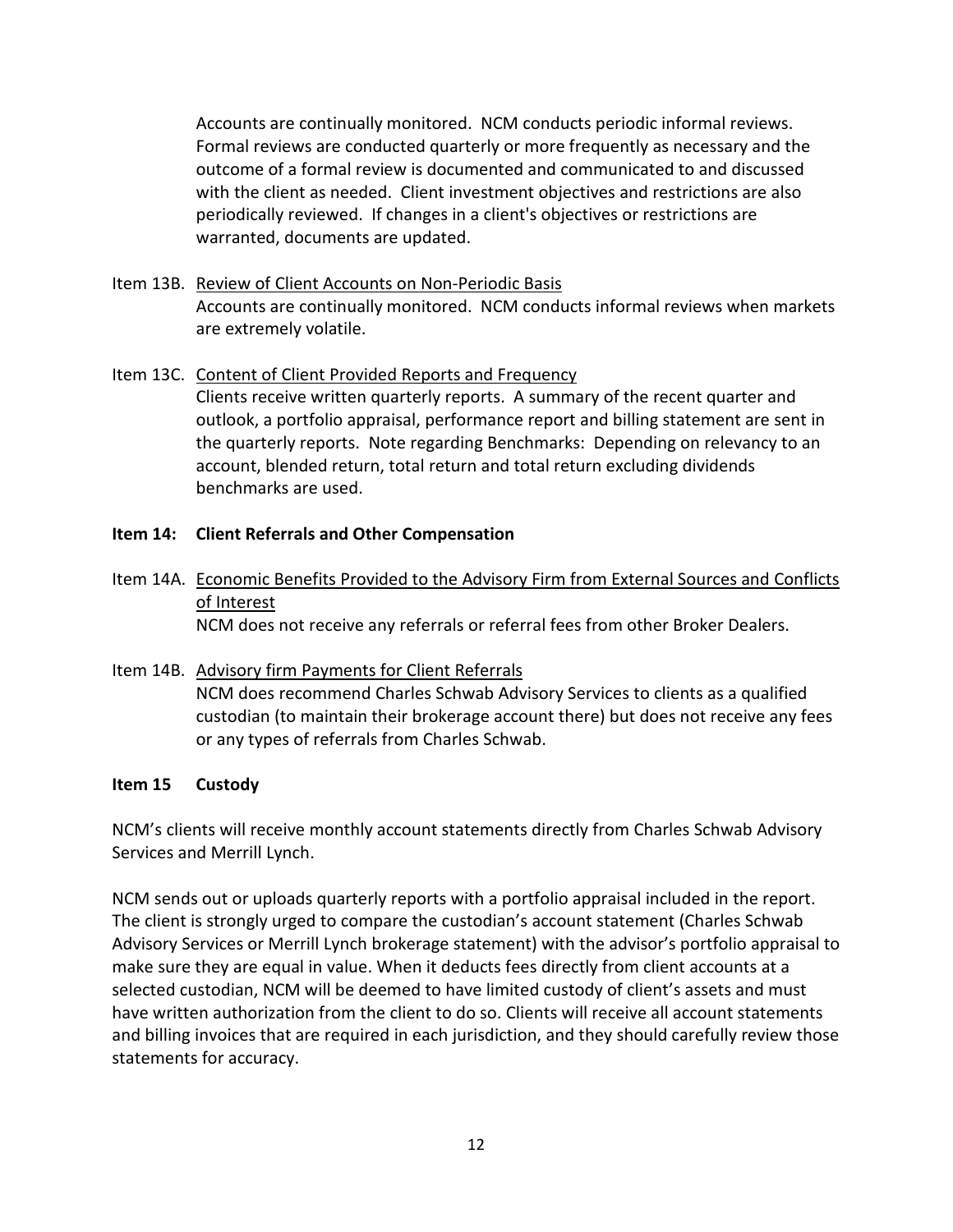For NCM's client accounts maintained in its custody, Schwab does not charge separately for custody and does not charge commissions or other transaction-related fees for trades that are executed through Schwab or that settle into Schwab accounts.

## **Item 16 Investment Discretion**

NCM takes discretionary authority and limited power of attorney to manage a client's portfolio. A discretionary authority contract is signed by both the client and NCM.

## **Item 17: Voting Client Securities**

Item 17A. Describe Whether Clients Can Direct the Adviser How to Vote/Describe Policy NCM has a fiduciary responsibility to its clients to undertake all services on its clients' behalf with care and loyalty, including proxy voting. NCM maintains authority to vote proxies on its clients' behalf and does so in the best interest of the client. The CIO is responsible for making voting decisions and submitting proxies on time. Clients may obtain a copy of NCM's proxy voting policies and procedures upon request.

### **Item 18: Financial Information**

Item 18A. Balance Sheet

This section is not applicable as NCM does not require prepayment of fees of more than \$500 per client six months in advance.

# Item 18B. Financial Conditions Reasonable Likely to Impair Advisory Firm's Ability to Meet Commitments to Clients There are no financial conditions that are reasonably likely to impair NCM's ability to meet contractual commitments to clients.

Item 18C. Bankruptcy Petition during the Past Ten Years NCM has had no bankruptcy petitions during the past ten years.

### **Item 19: Requirements for State Registered Advisers**

- Item 19A. Principal Executive Officers and Management Persons The Principal and Chief Investment Officer of NCM is Nicholas C. Mansour.
- Item 19B. Other Business Activities Engaged In There are no other business activities that NCM is engaged in.
- Item 19C. Performance Based Fee Description There are no performance-based fees.